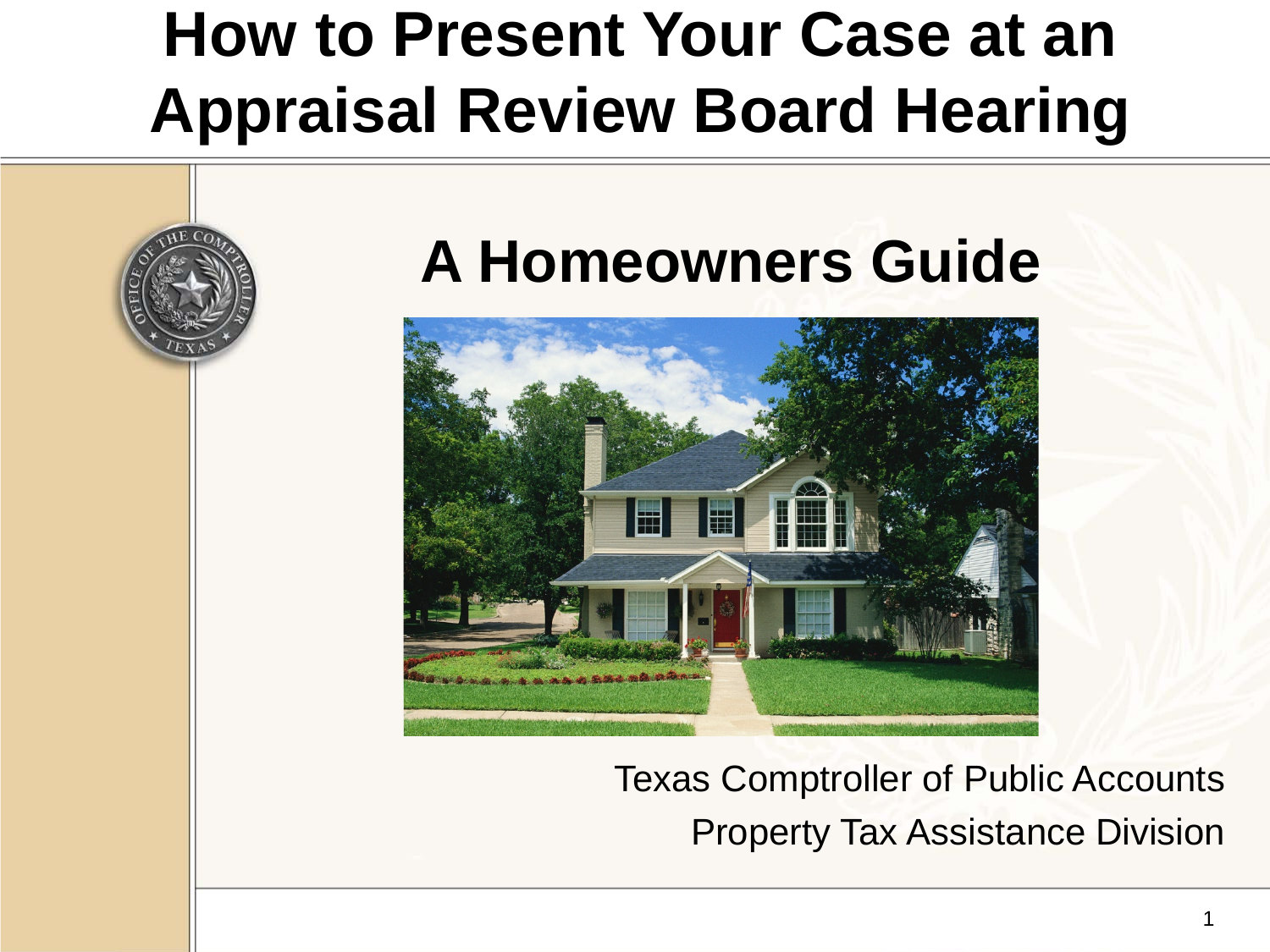# **Notice of Appraised Value**

- **You just received a notice from the county appraisal district telling you the value of your home and estimating what your county, city and school district taxes could be.**
- 

\$200,000

- **The estimated tax is based on the appraised value the appraisal district places on your home and the prior year's tax rates of your taxing units.**
- **You have the opportunity to appeal the value if you believe it is incorrect.**

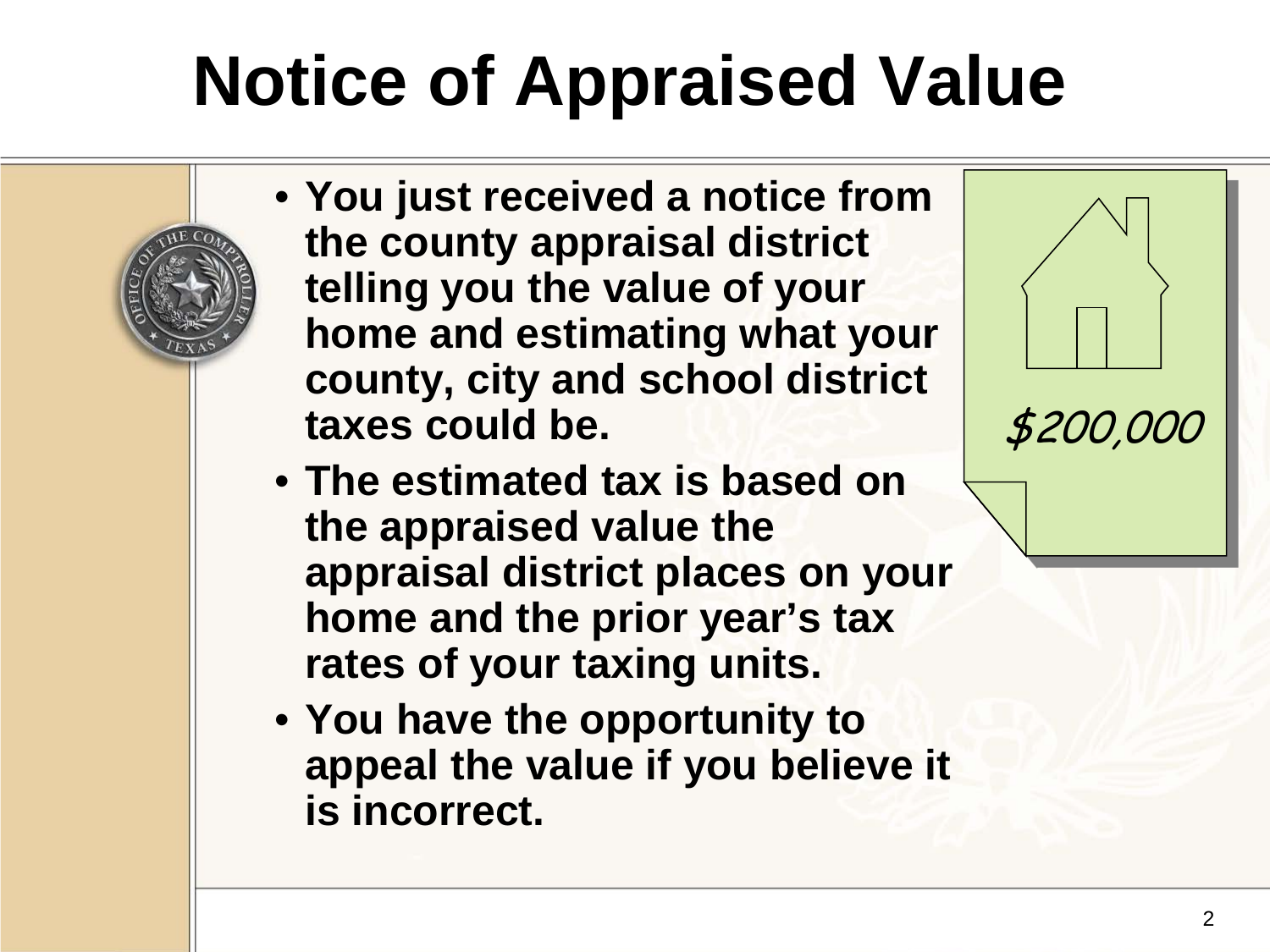## **What do You do Now?**

- **First, review your** *Notice of Appraised Value.* **There may be information regarding the appraisal district's informal review process.**
- **File a written notice of protest by the protest deadline. The appraisal notice may include a protest form for your convenience.**
- **You may be able to resolve the matter with the appraisal district at an informal meeting.**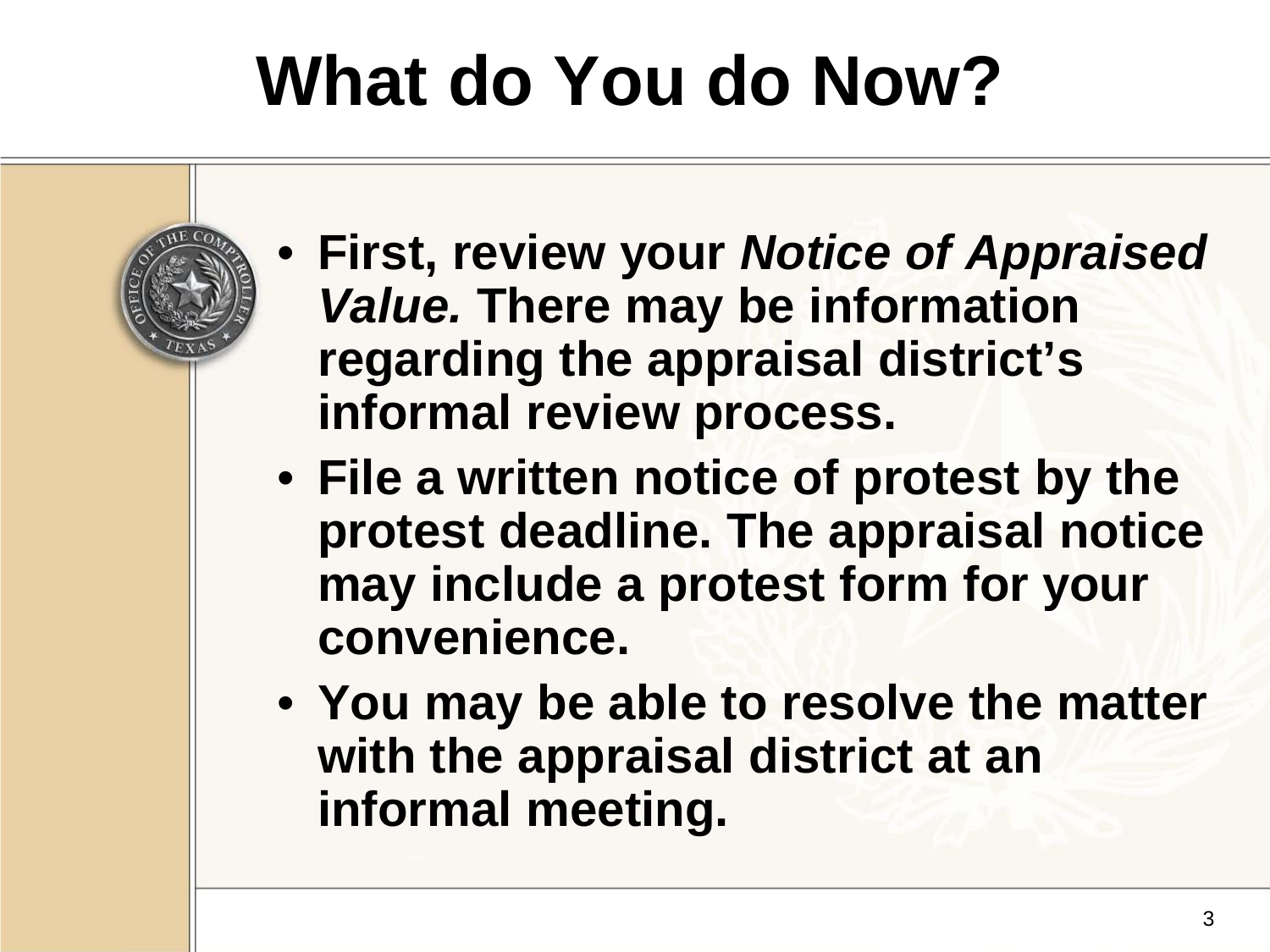## **The ARB**

- **If the appraisal district does not have an informal process or if you are unable to reach a solution with the appraisal district, you may take your case to the ARB if you have filed a protest by the deadline.**
- **The ARB is an impartial panel composed of your neighbors who live in the county.**
- **The ARB listens to you and the appraisal district's representative and may adjust values based on the evidence presented at the hearing.**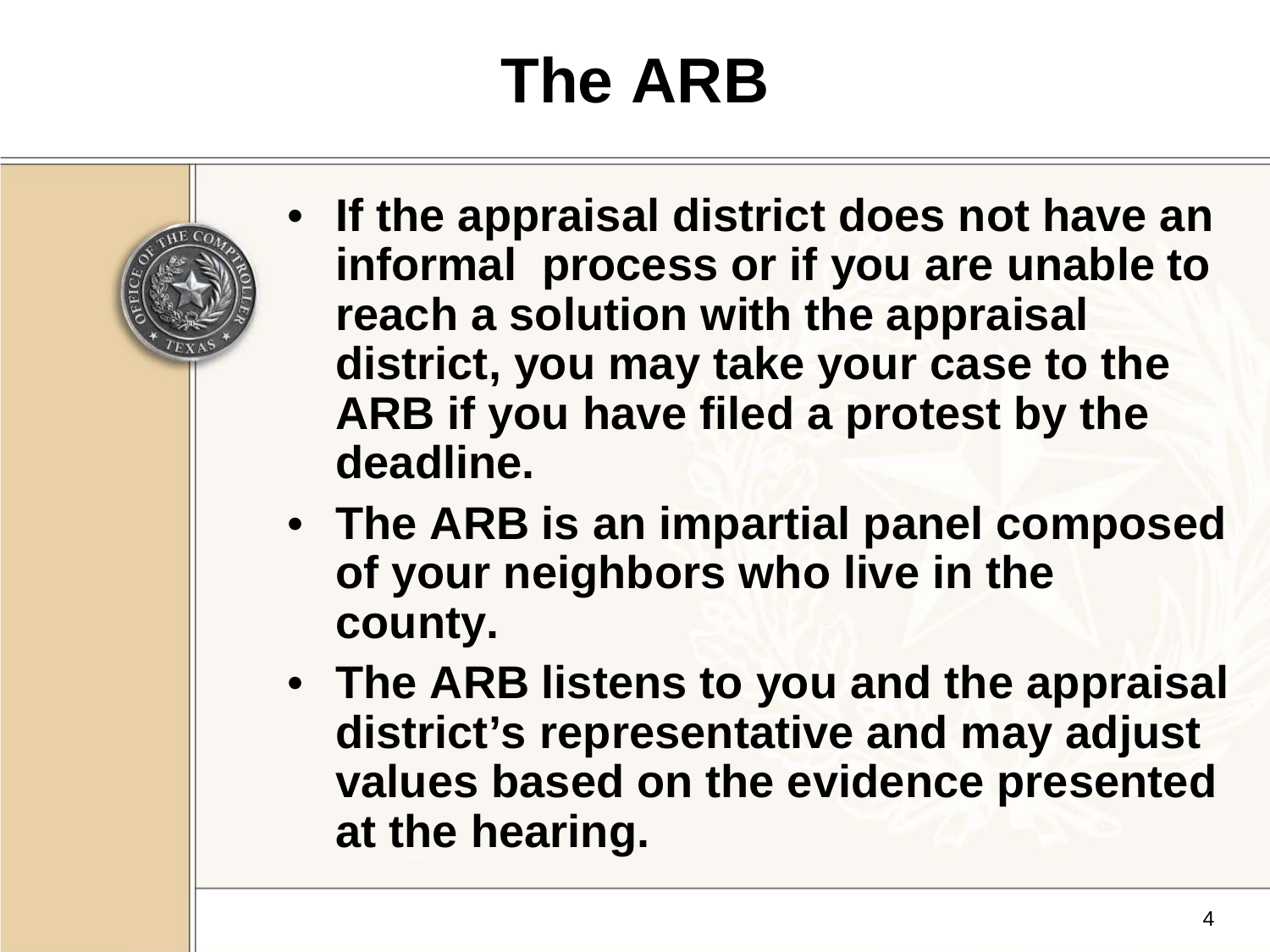## **What Can You Protest?**

- **Excessive value: if you believe the appraisal district's value on your home is too high.**
- **Unequal appraisal: if you believe the appraisal district appraised your home at a higher proportion of its value than most properties.**
- **Failure to grant exemptions: if the chief appraiser denied your exemption application.**
- **Failure to provide notice: if the appraisal district failed to provide notice that the value of your home changed.**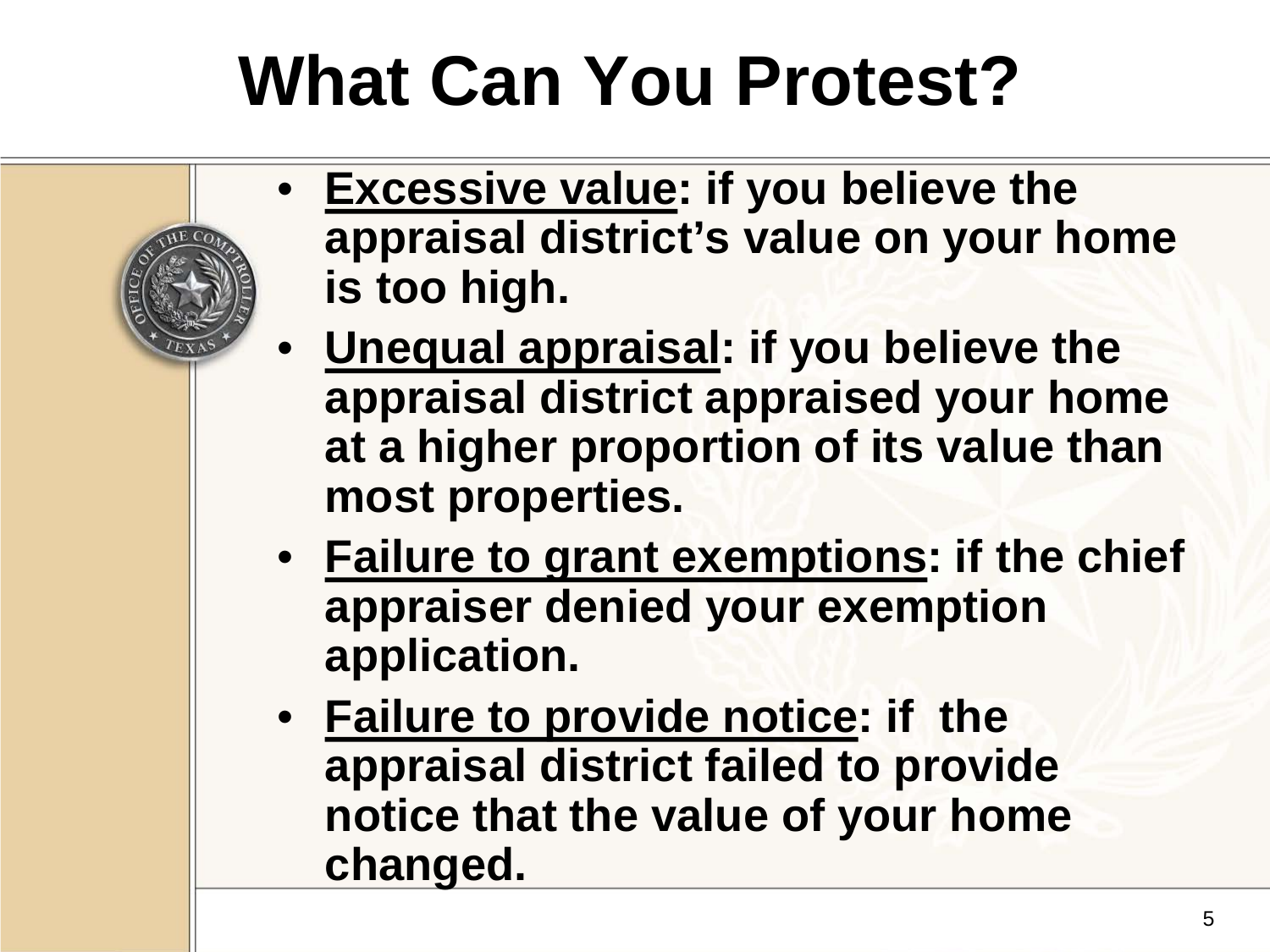## **Filing a Protest**

- **File your protest by the deadline shown on your notice of appraised value.**
- **If the notice contains no deadline, you must file a protest by May 31 or no later than 30 days after the date on the notice, whichever is later.**
- **You may request an evening or weekend hearing. The ARB must permit such a hearing. The law requires the ARB to offer either an evening or weekend option, but not both. Slots in these sessions are available on a firstcome, first-serve basis.**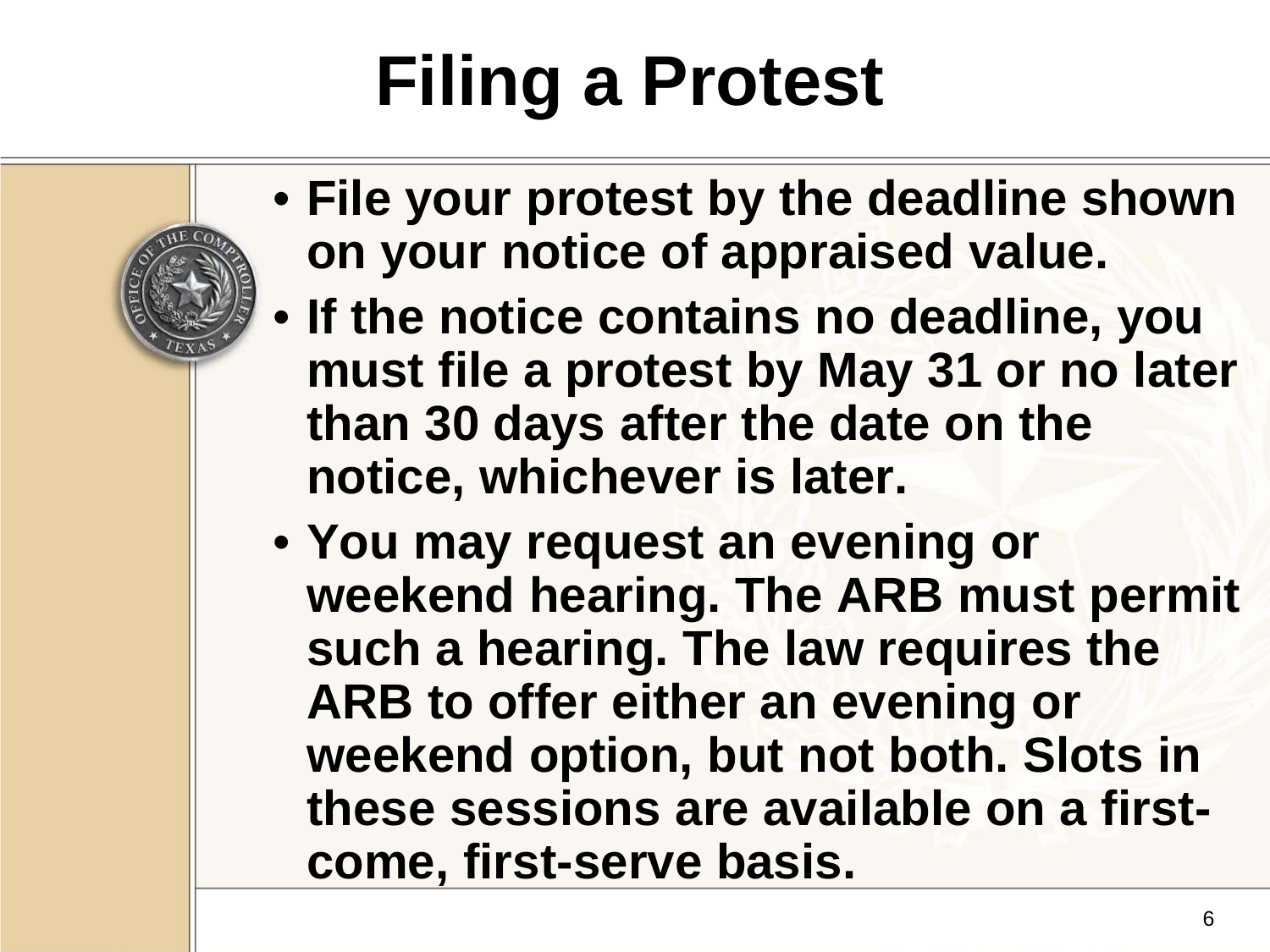## **What to Expect?**



http://www.window.state.tx.us/taxinfo/proptax/remedy10/index.html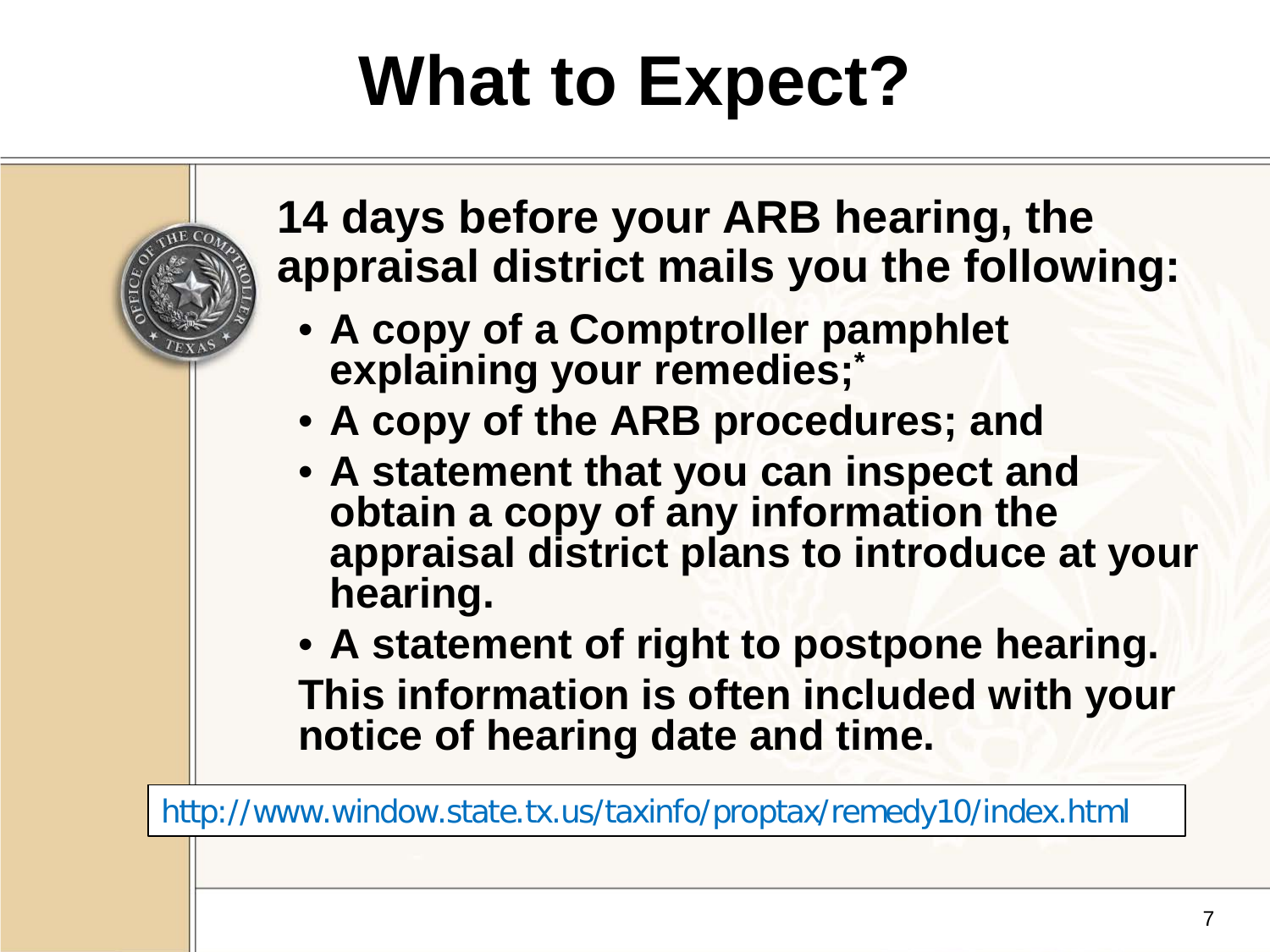#### **What to Expect? (cont.)**

- **Prior to your hearing, you may inspect and obtain a copy of all the information the appraisal district plans to introduce at the hearing.**
- **The appraisal district has to provide, upon your request, the information they used to appraise your property.**
- **You may have to spend some time at the appraisal district office or on its website or pay for copies of what you need.**
- **The charge for copies for homeowners cannot exceed \$15 per property appeal.**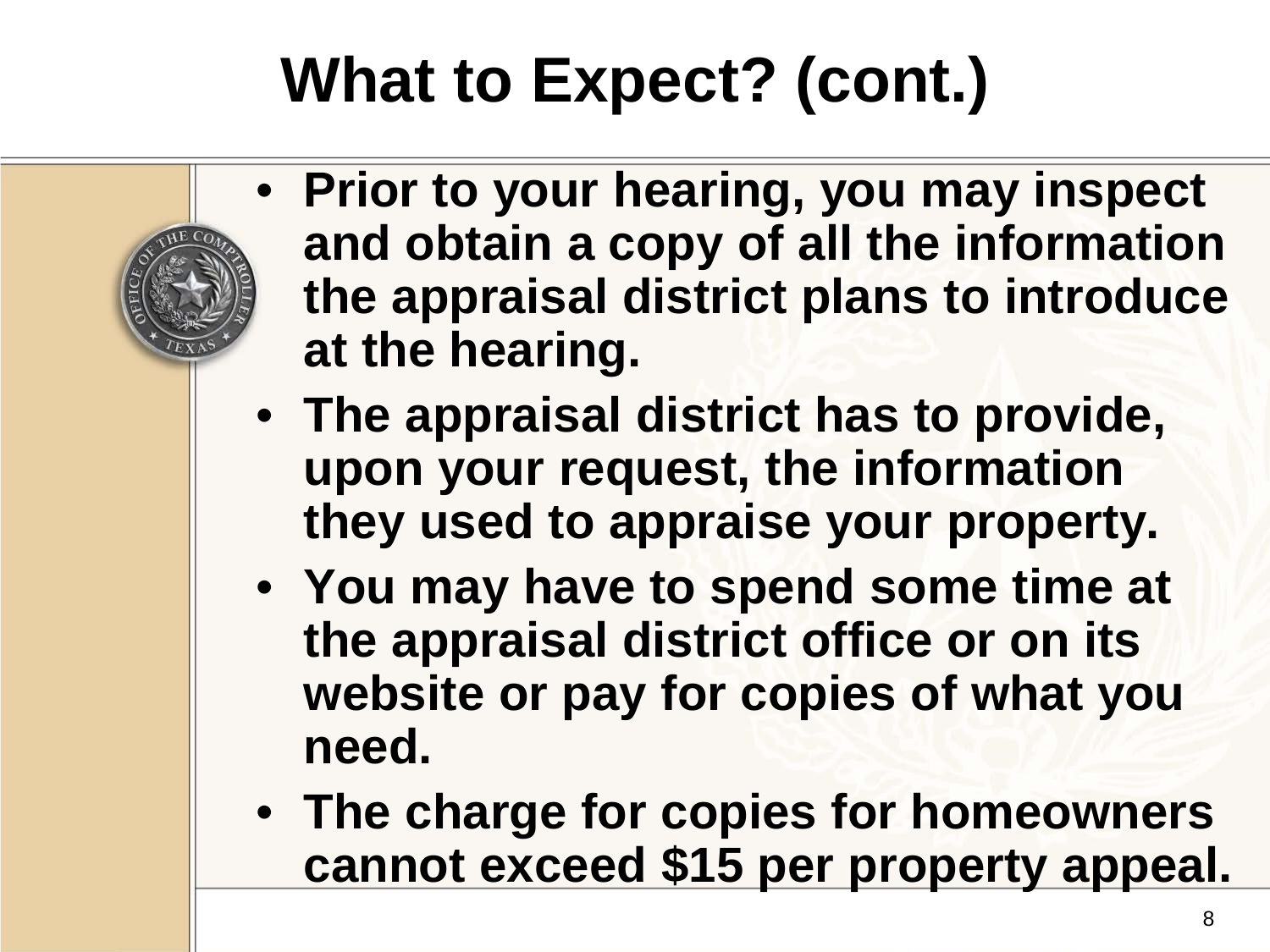# **Preparing for the ARB Hearing**

- **You should make enough copies of all your evidence, one for each member of the ARB panel and one for the appraisal district.**
- **Check the ARB hearing procedures to see how many copies you will need.**
- **The appraisal district may also ask you for your evidence before the hearing starts.**
- **The ARB hearing procedures will indicate how much time you will have to present your case.**
- **Be on time and be prepared for your hearing.**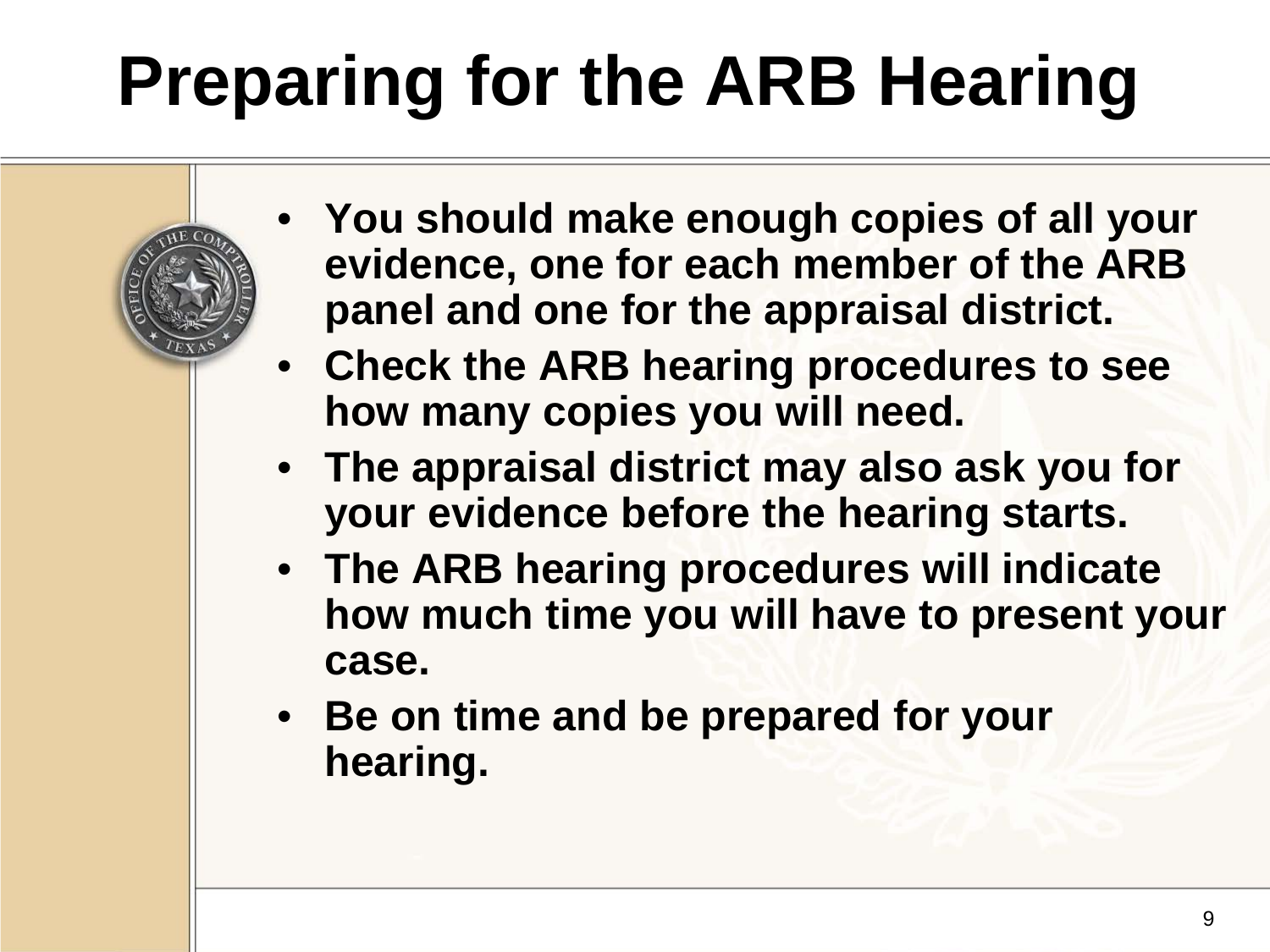## **The Hearing – What to Expect**

**Each ARB has its own process for protest hearings, but it may look like the following:**

- **Sign in and take a seat in the waiting room.**
- **When your name is called, enter hearing room.**
- **The ARB will explain how the process works.**
- **The appraisal district representative will most likely present to the ARB the following information about your property:**
	- **Name of owner.**
	- **Address and legal description.**
	- **Year built.**
	- **Size, both of improvements and land.**
	- **Amenities.**
	- **Market Value.**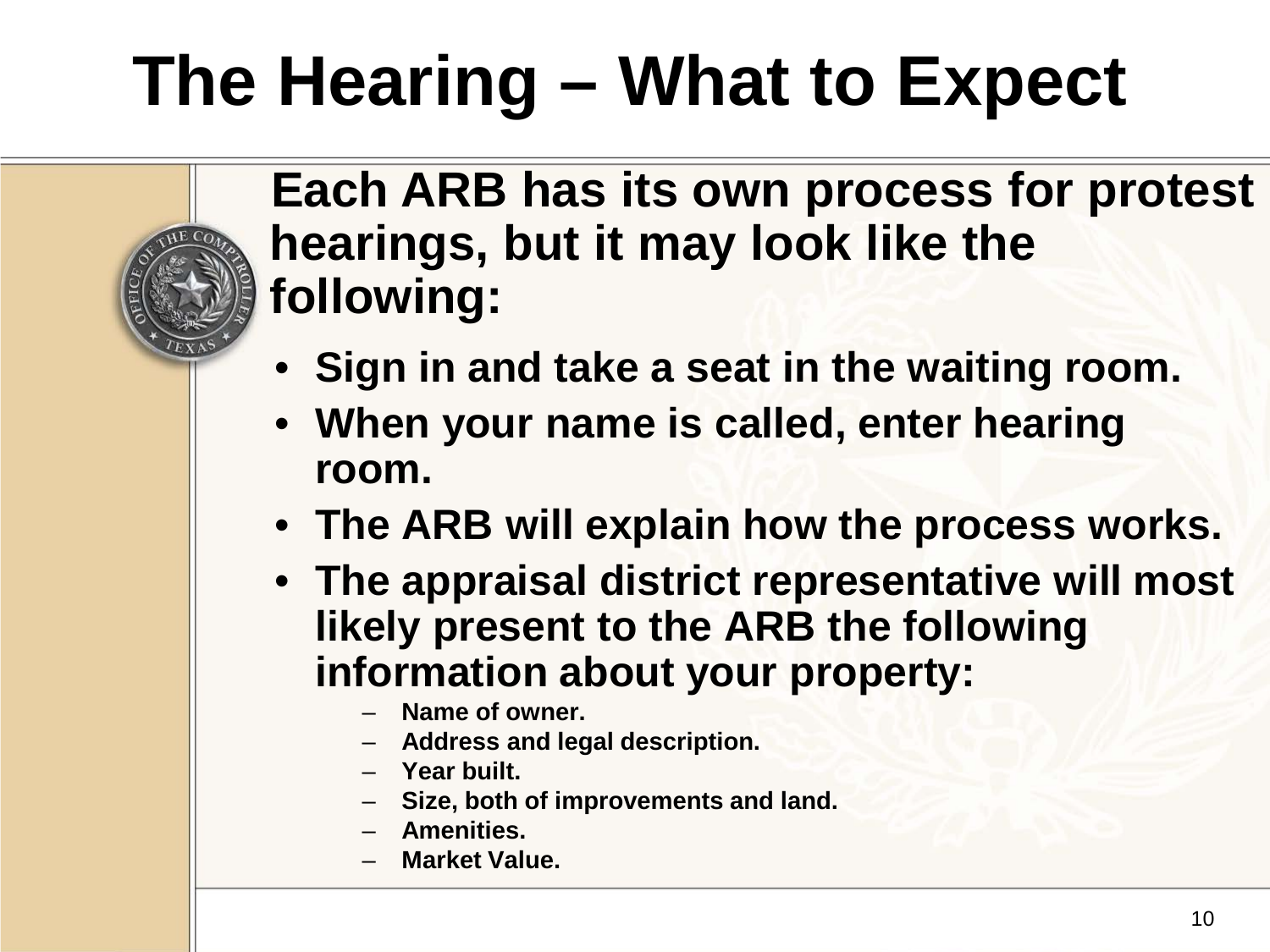## **Protest Hearing Rules**

- **Both you and the appraisal district representative take an oath to tell the truth.**
- **Both you and the appraisal district representative have the right to rebut each other's evidence.**
- **Both you and the appraisal district representative may cross examine witnesses.**
- **You cannot ask questions of the ARB, but you should direct questions of the appraisal district representative through the ARB.**
- **ARBs may adopt Roberts Rules of Order to manage hearings.**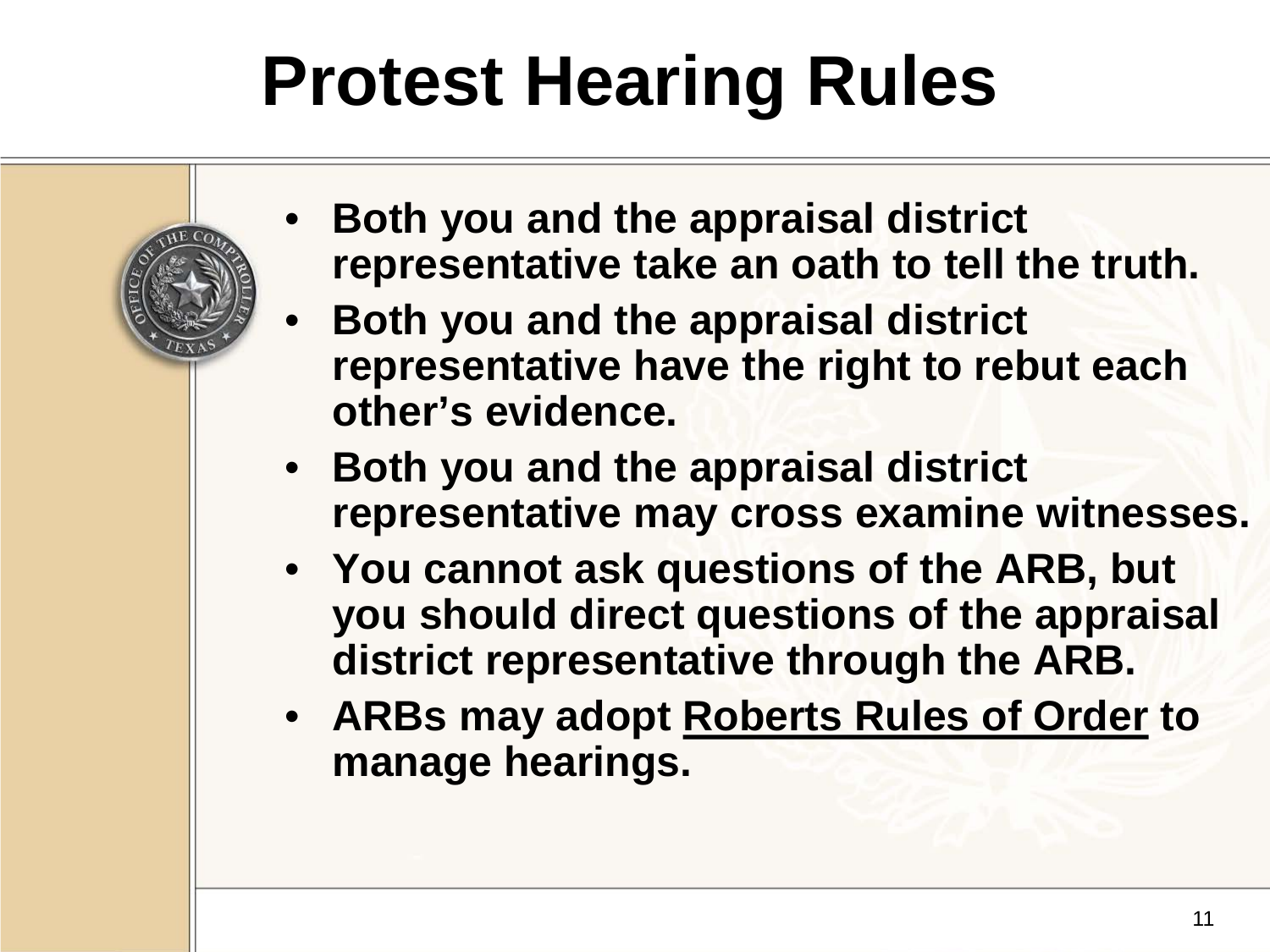## **Prepare Your Evidence**

- **Go prepared to your hearing. Take anything that will help you make your case and show how the appraisal district may have overvalued your home in your opinion.**
- **The date of your appraisal is Jan. 1.**
- **Make sure that changes made before Jan. 1 are included in the appraisal.**
- **Improvements or damage to your property after Jan. 1 should not be part of the appraisal.**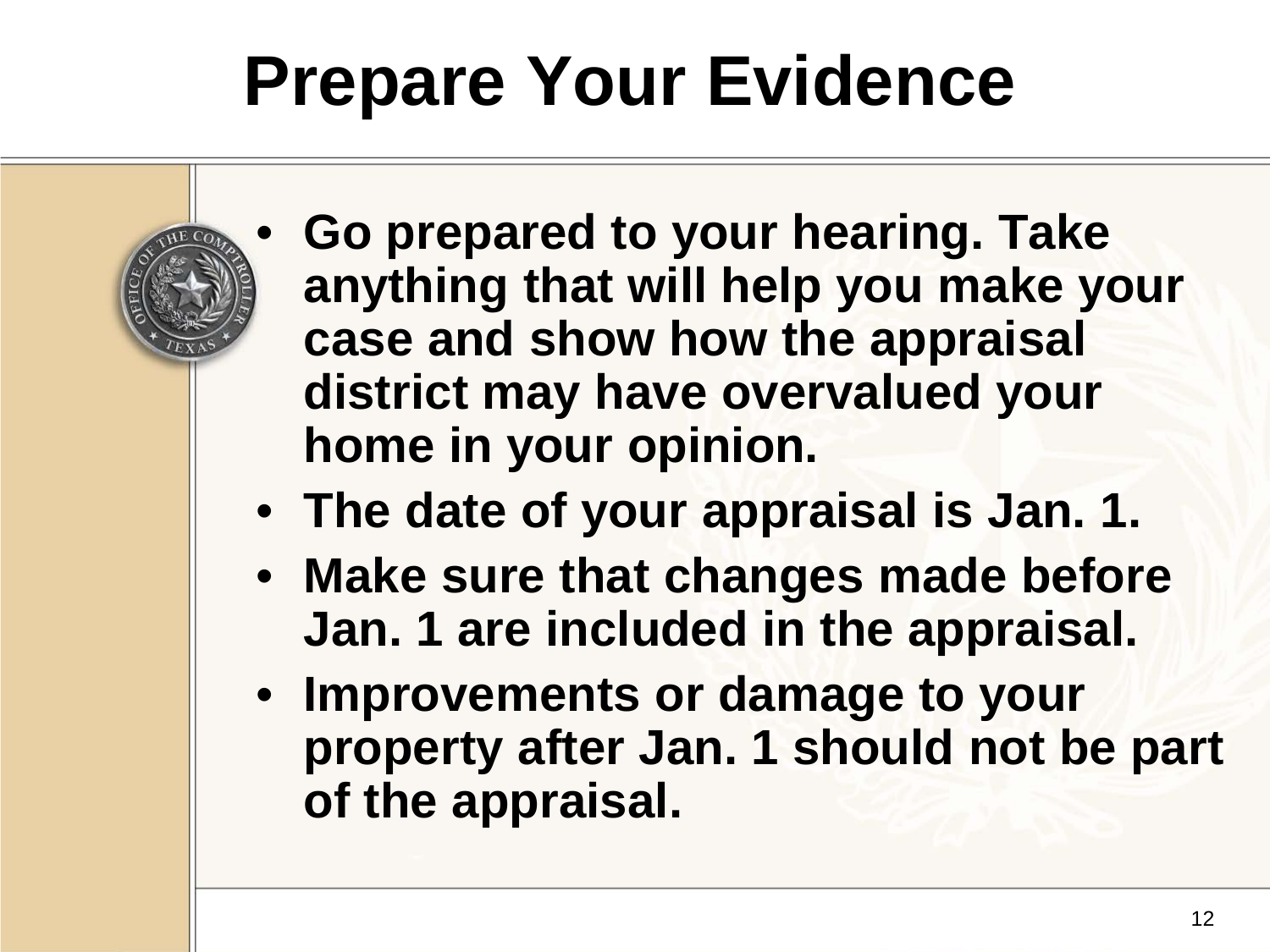## **Value Evidence**

- **Check the condition of your home; if you have a foundation problem such as a cracked slab, it can affect the value. Bring photos and reports.**
- **If you had a recent loss from a fire, give the ARB a copy of the fire report.**
- **Provide copies of engineering reports or written estimates to repair deficiencies.**
- **Compare the measurement of your home against the appraisal district's.**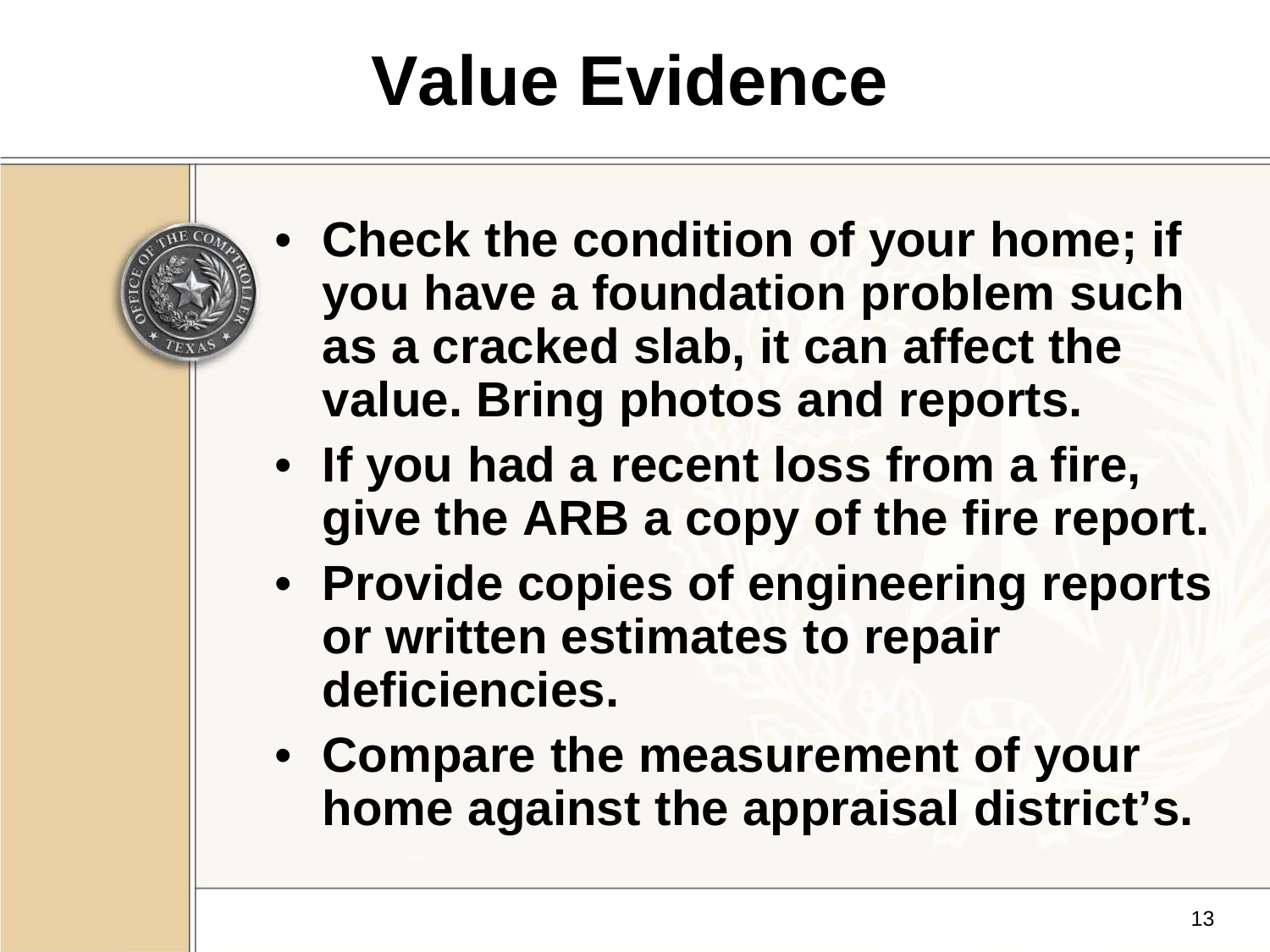## **Value Evidence (cont.)**

- **Make sure the appraisal district data is correct regarding your property.**
	- **Verify that the appraisal district has the right amenities, such as a pool.**
- **Review the home sales the appraisal district used to calculate the value of your home. Bring a list of sales.**
- **On comparable sales, check for the sales date, street address, square footage, lot size, items that add value to the home, zoning and the year the home was built.**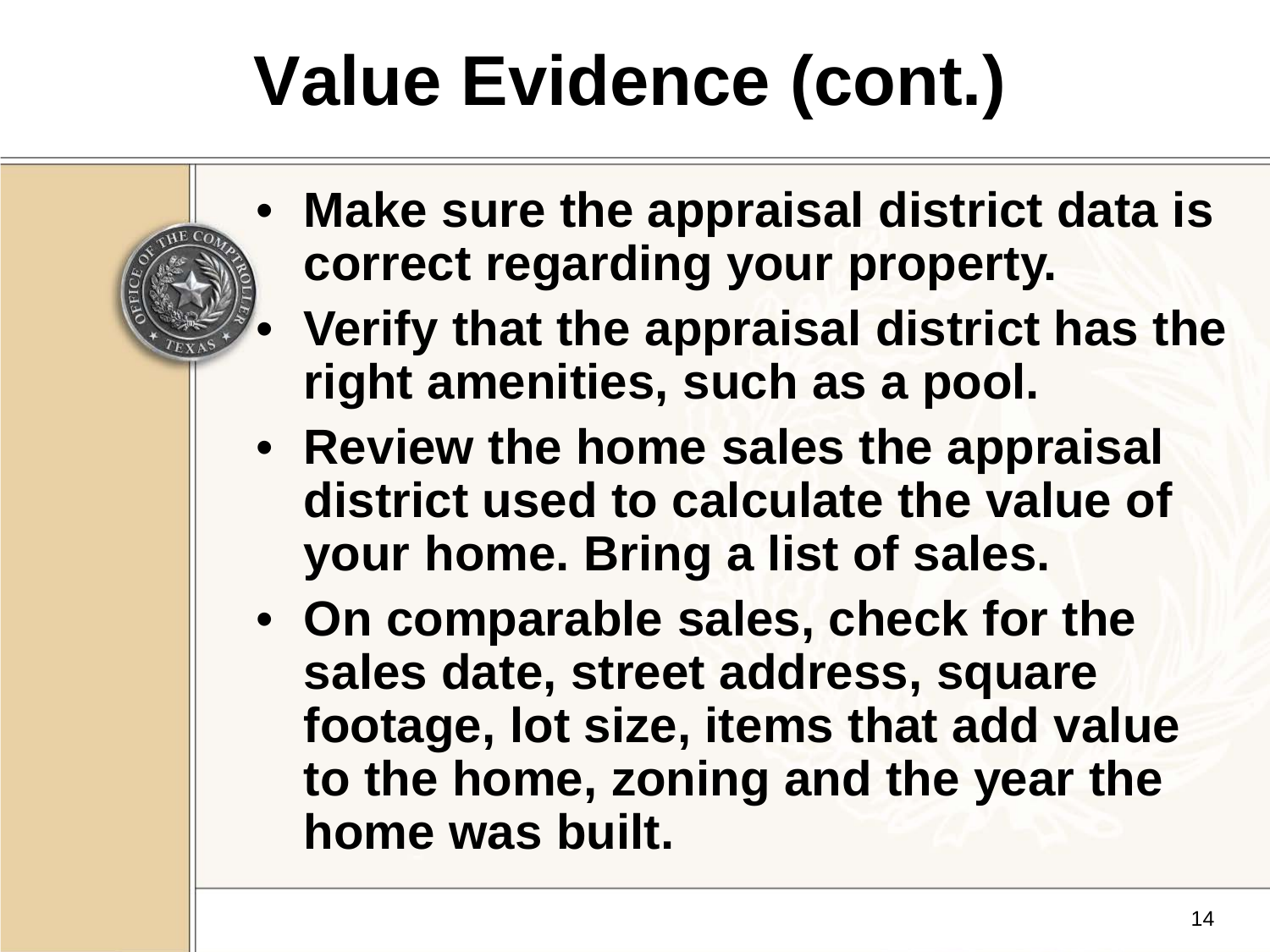## **Presentation of Evidence**

- **After the protest and property are described, you exchange documentary evidence with the appraisal district representative and give evidence to the ARB.**
- **Even though the appraisal district has the burden of proof, the homeowner usually presents his or her evidence and argument first.**
- **The ARB will review your evidence and ask questions.**
- **You should respond with candid answers and feedback, but always remain cordial.**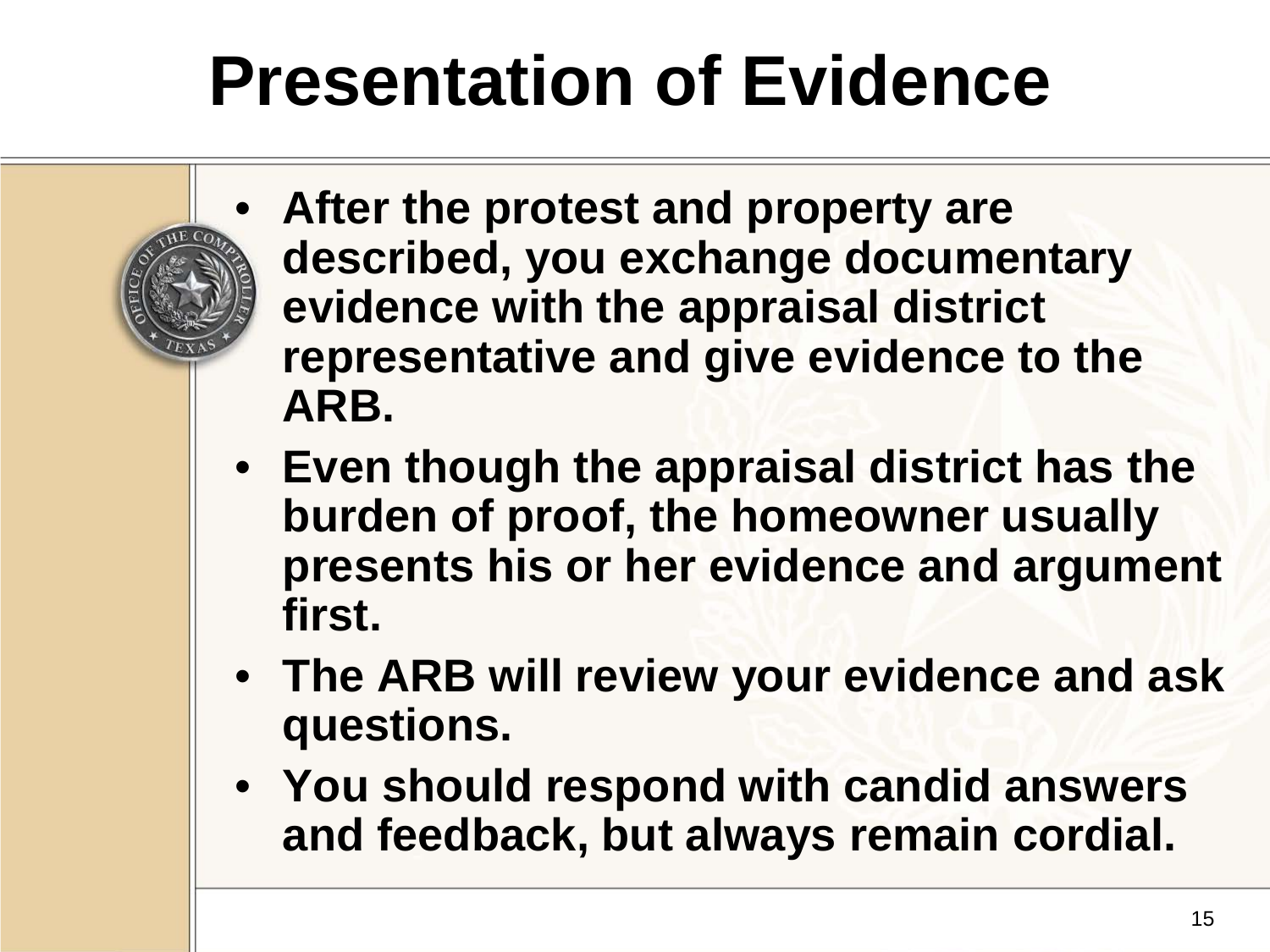## **Presentation of Evidence (cont.)**

- **The appraisal district representative may ask questions.**
- **The appraisal district representative will present a report of its value on your home.**
- **The appraisal district may present comparable sales in your neighborhood and review construction costs.**
- **After you and the appraisal district have presented evidence, you may rebut the testimony or evidence provided by the appraisal district representative.**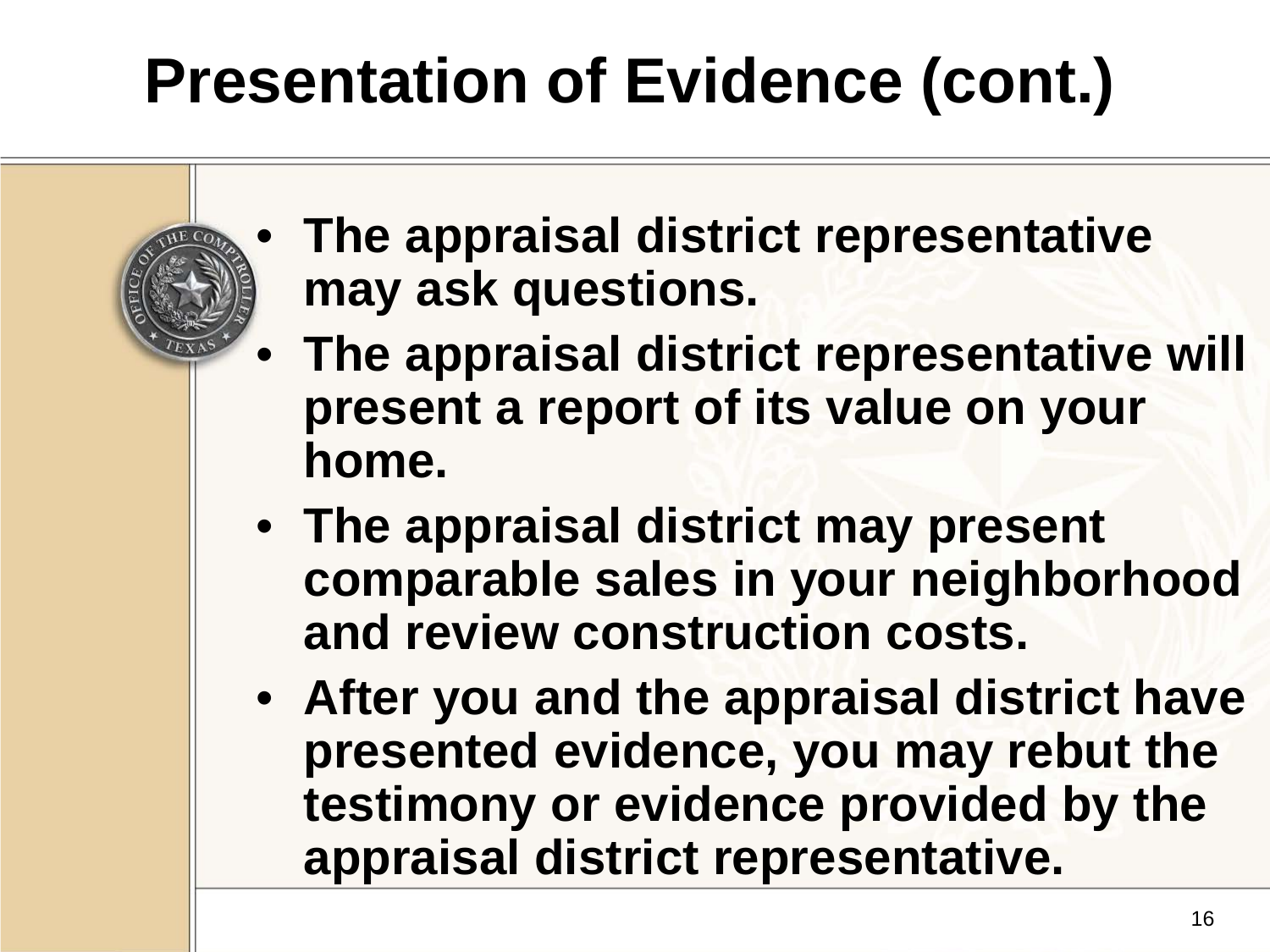## **Be Persuasive, Not Emotional**

• **You want to show the ARB how your evidence supports your opinion of value of your property.**



• **The ARB does not know everything about your home or your neighborhood.**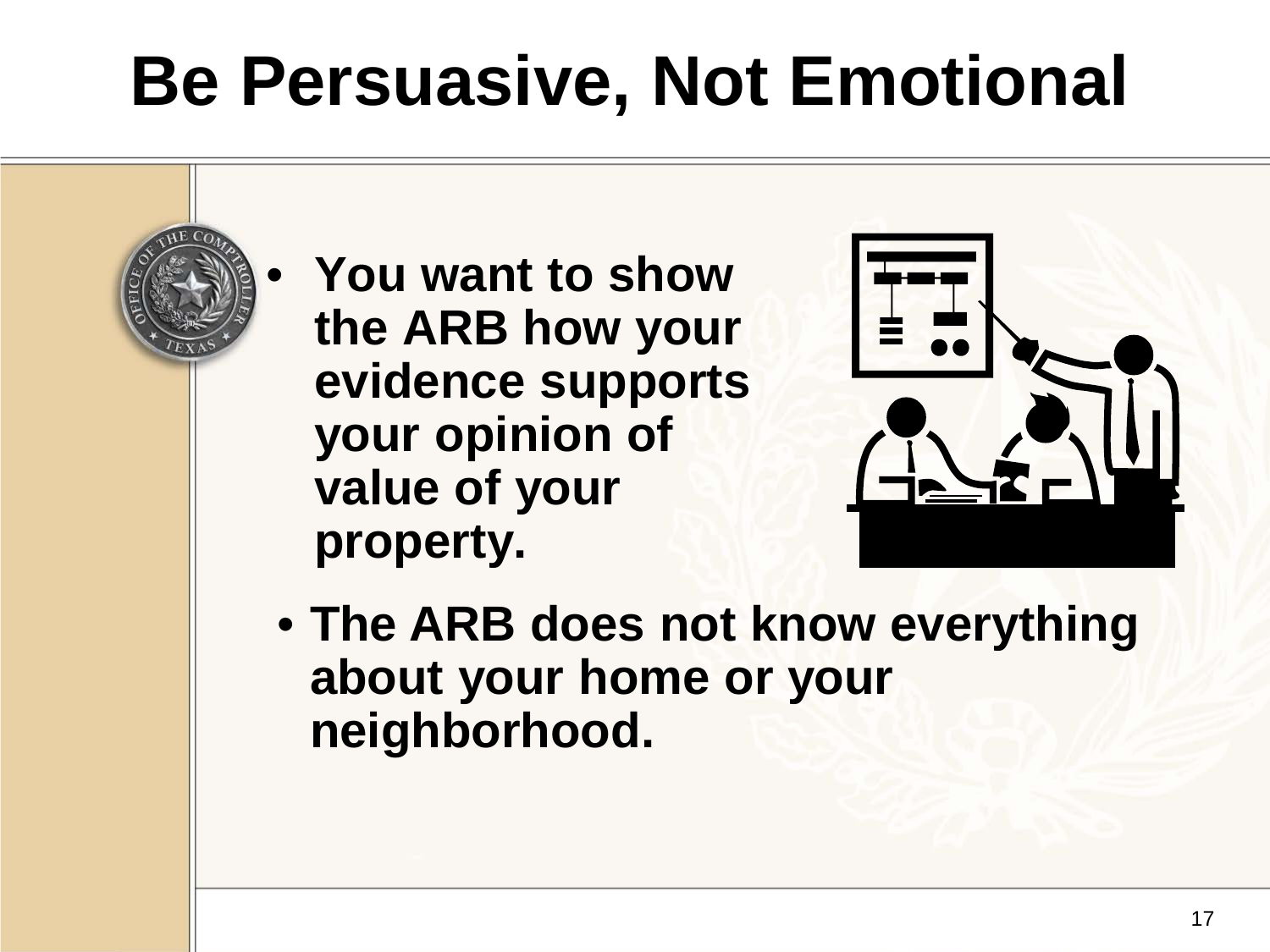## **Be Persuasive, Not Emotional (cont.)**

• **Provide the ARB with facts, not with emotional arguments.**



- **Do not argue that your taxes are too high.**
- **Base your protest on hard evidence, not wishful thinking.**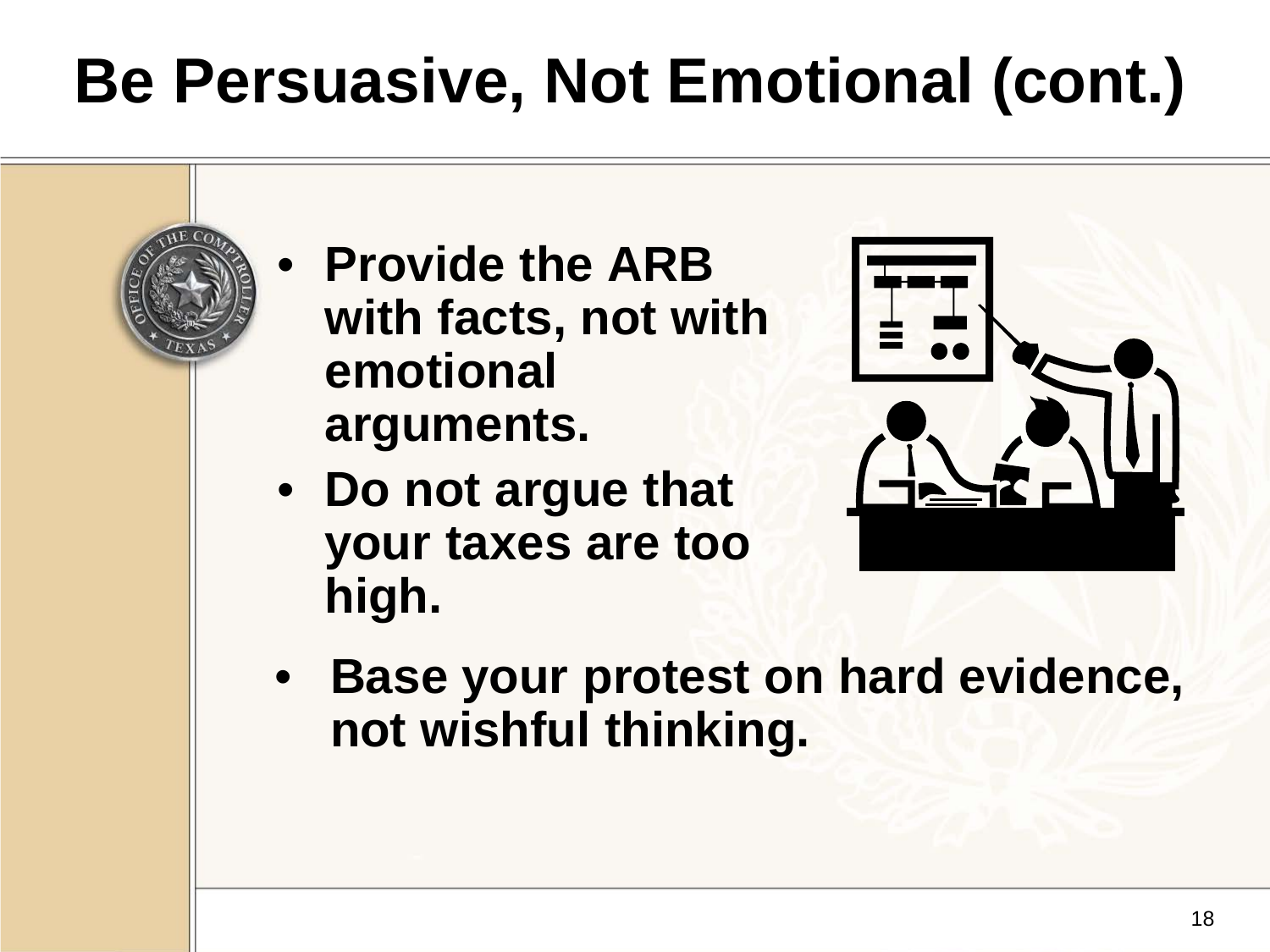#### **Burden of Proof**

- **If the appraisal district fails to prove your home's value by a preponderance of the evidence, the ARB must rule in your favor.**
- **You can submit an appraisal on your home prepared by an independent appraiser.**
- **If you submit an independent appraisal, the appraisal district must prove your home's value by "clear and convincing evidence."**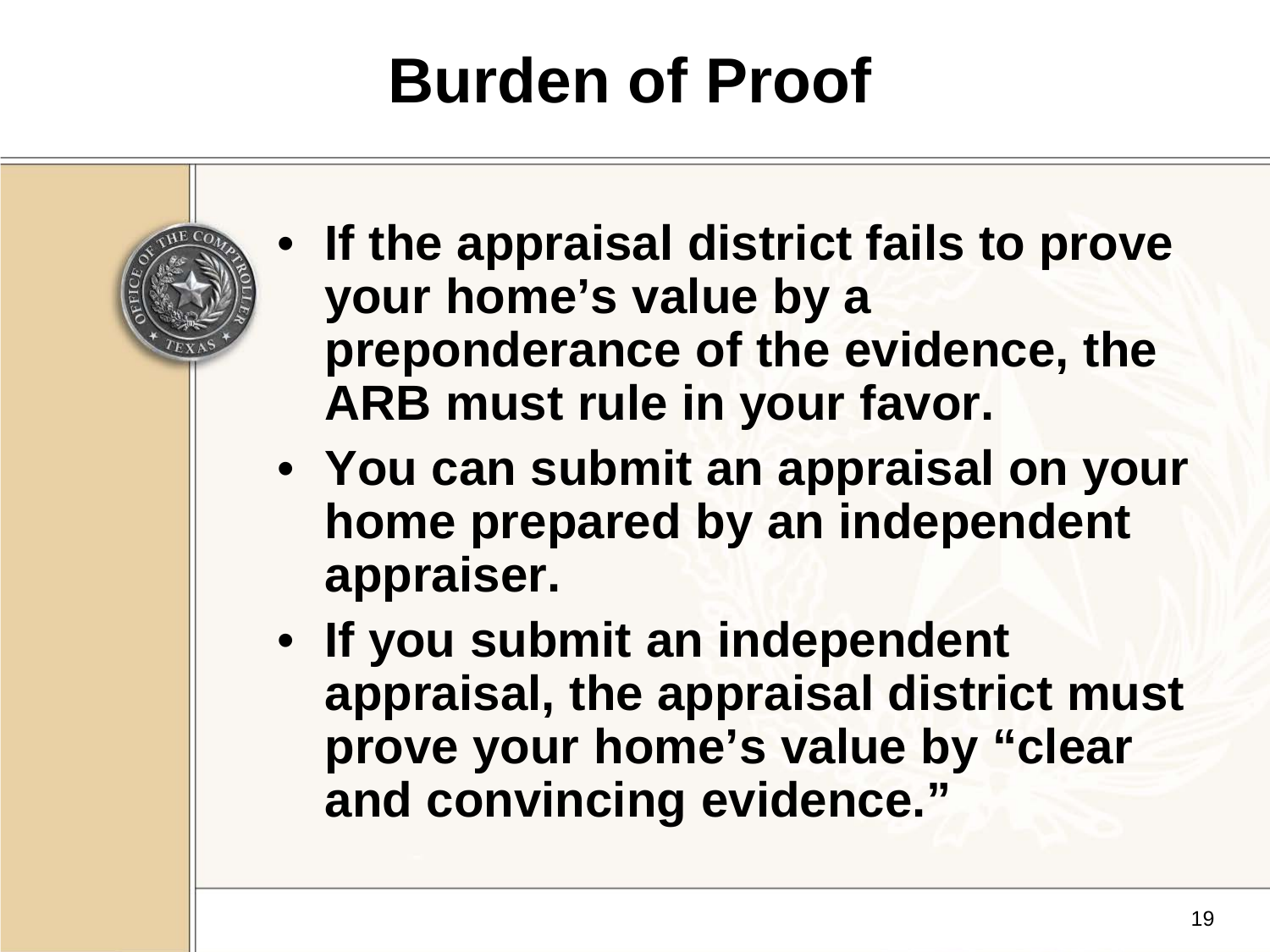# **Closing or Rebuttal**



- **Be brief and to the point.**
- **Summarize your key evidence.**
- **Summarize your key arguments.**
- **Repeat your requested property value.**
- **Thank ARB members for their time.**
- **The appraisal district may be permitted to close the hearing.**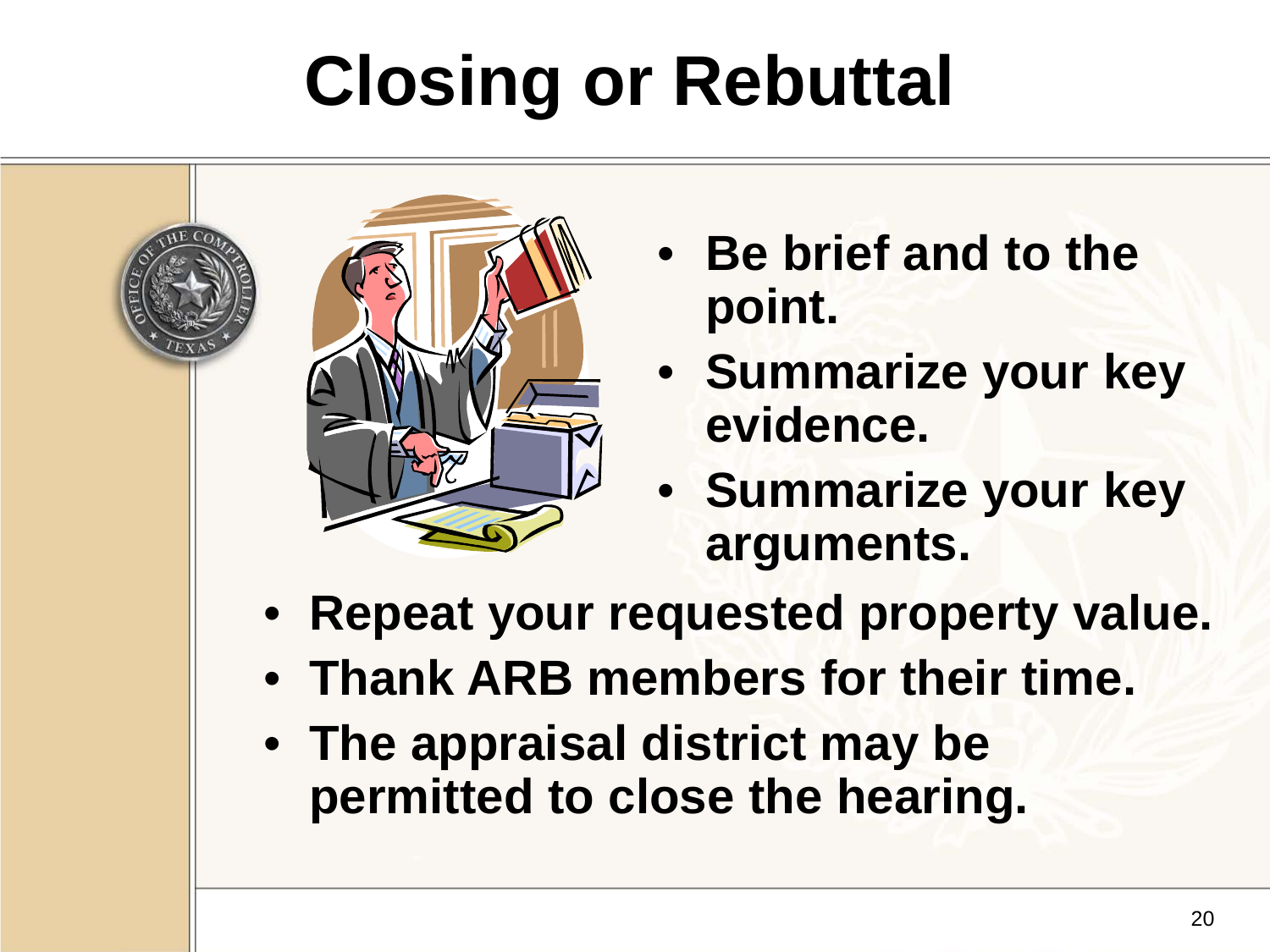## **ARB Reaches a Decision**

- **The ARB will evaluate your home's value based on the evidence.**
- **The ARB will give you its opinion of your home's value and may indicate what evidence it considered.**
- **After the ARB makes its decision, the ARB will make it known to you.**
- **The ARB will send you a written order by certified mail.**
- **If the hearing was held by a panel of the ARB the decision is not final until approved by the full ARB.**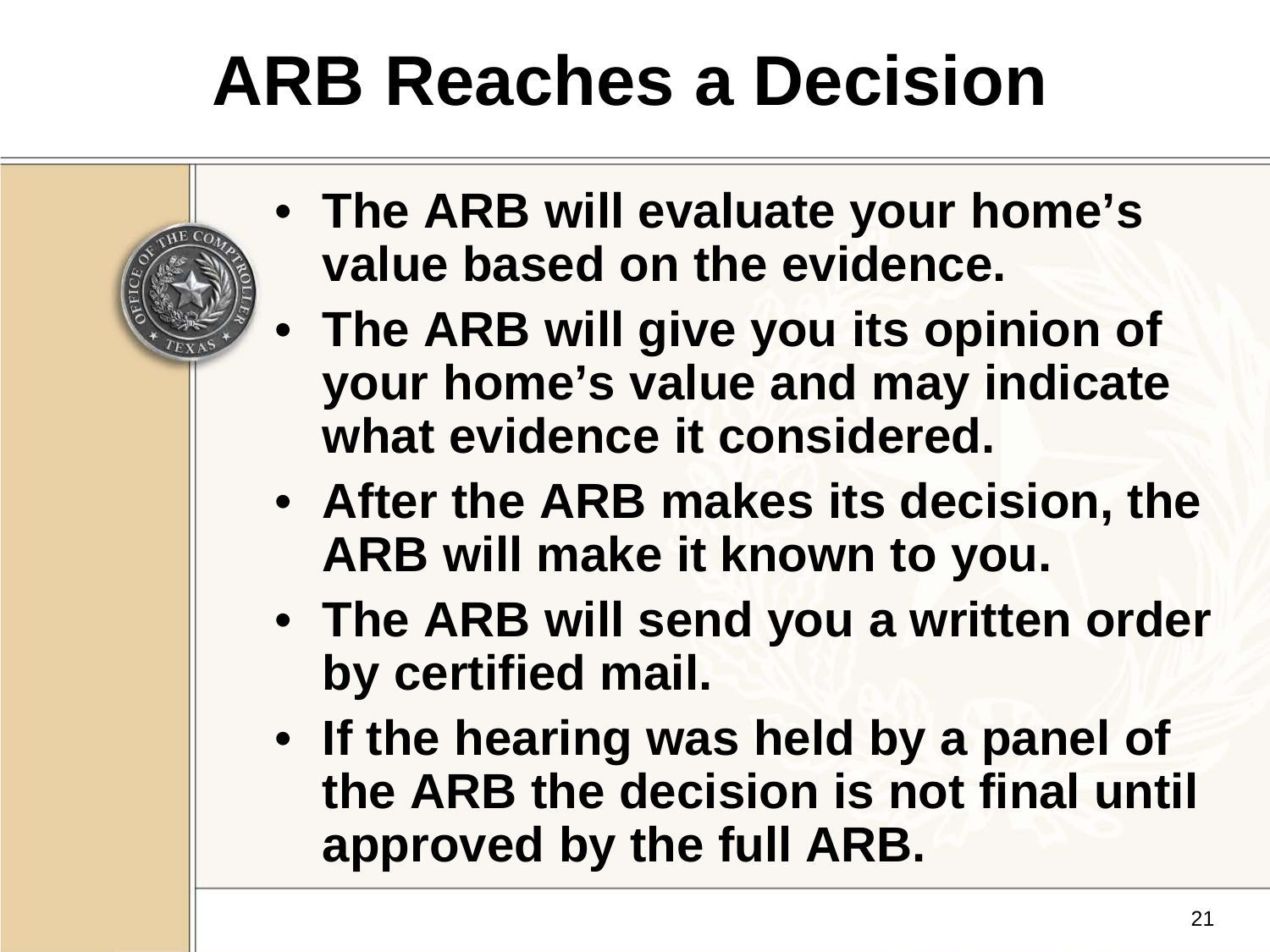## **What Now?**

- **If you do not agree with the ARB's decision, you may request binding arbitration if you qualify.**
- **You can also appeal the decision to the state district court in the county in which your home is located.**
- **In either case, you will have to make a partial payment of taxes** *before the delinquency date***, usually the amount of taxes not in dispute.**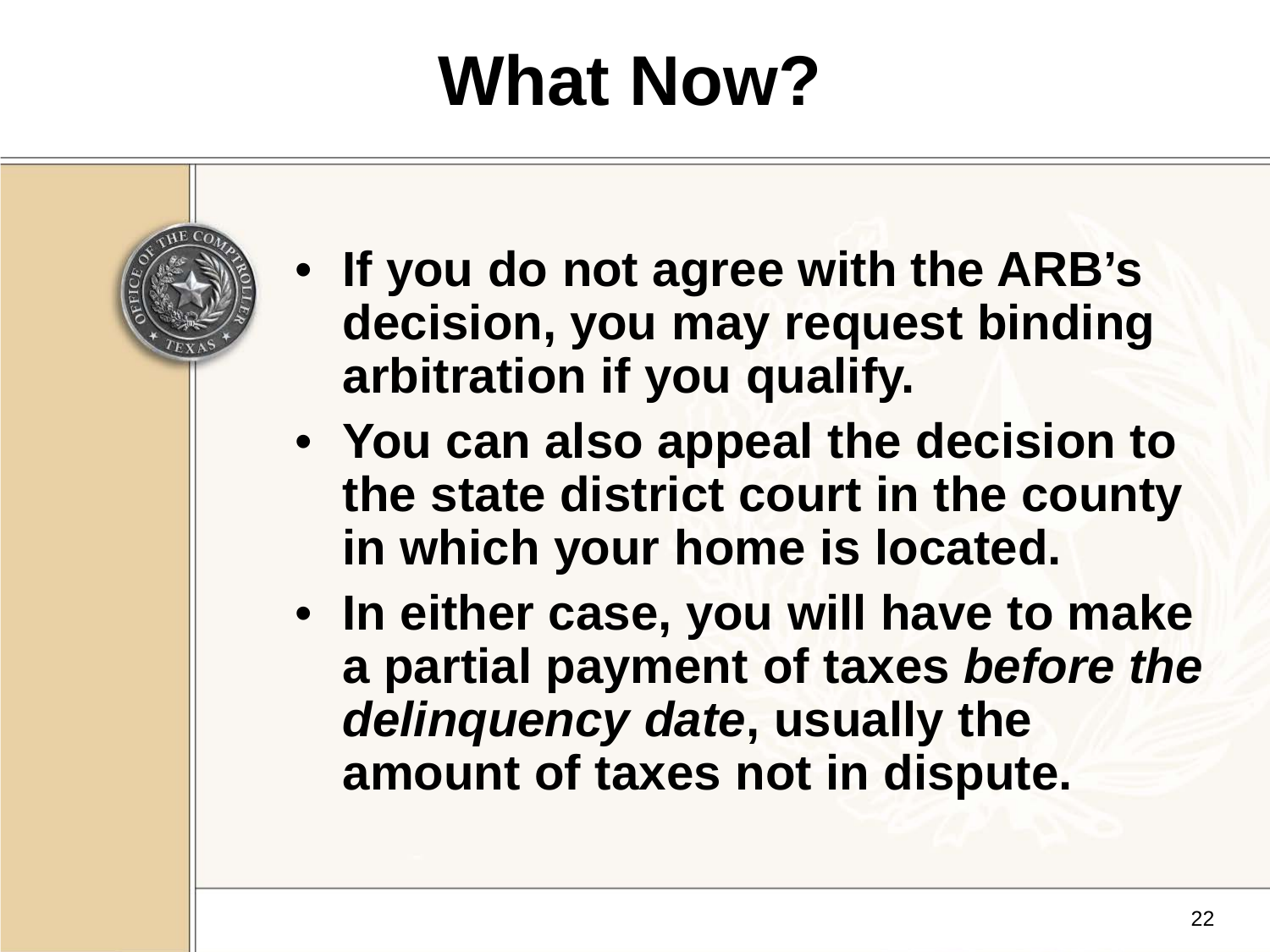## **Evidence Checklist**

#### **Use this evidence checklist to help gather evidence for your ARB hearing.**

- **Pictures of property.**
- **Receipts of repairs after Jan. 1.**
- **Sales price documentation, such as listings, closing statements and other information.**
- **Appraisal district records.**
- **Graphs.**
- **Diagrams.**
- **Sworn statements.**
- **Witness lists with copies of witness submitted testimony.**
- **Mathematical calculations.**
- **Copies of all evidence.**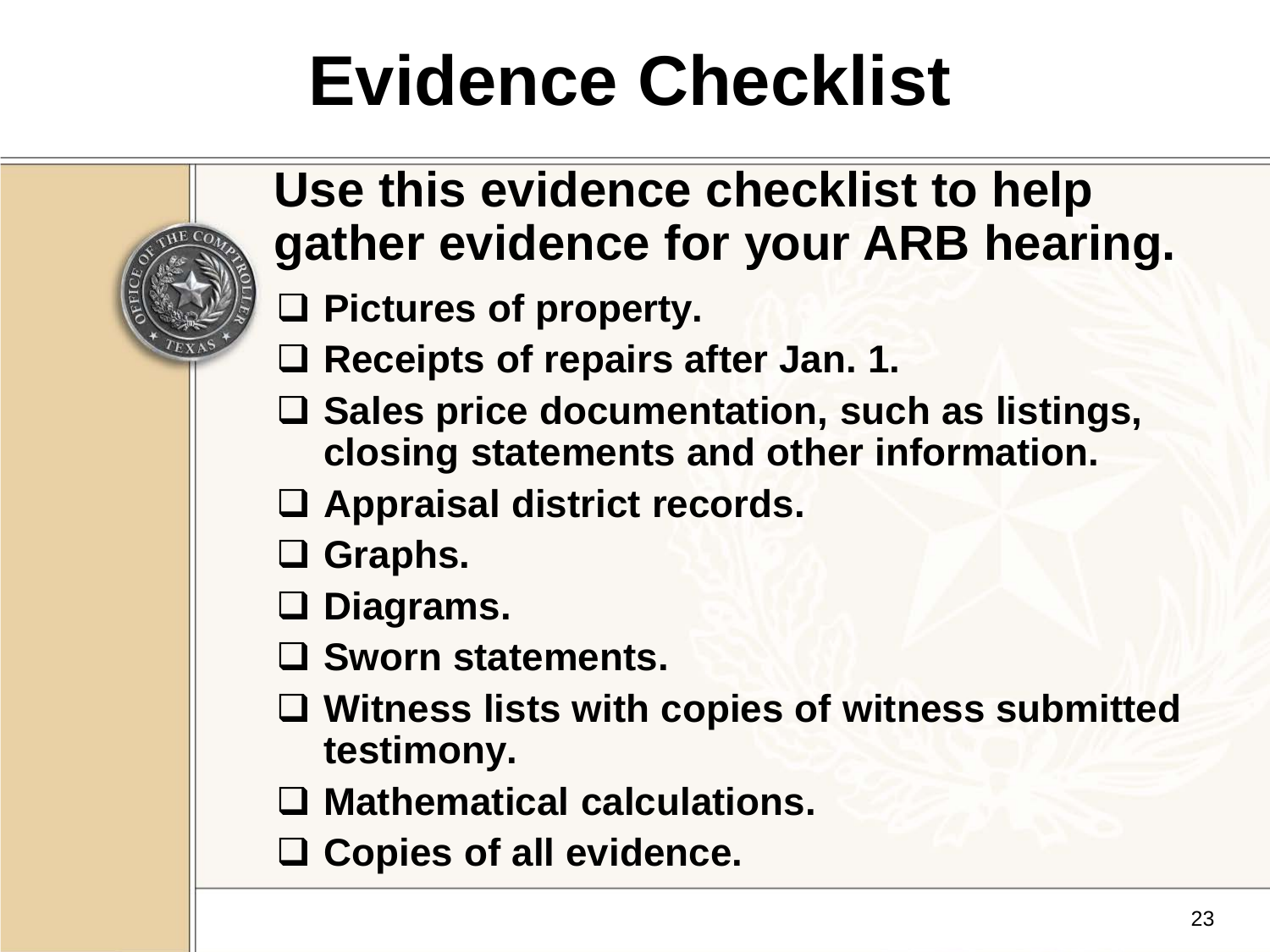## **Conclusion**

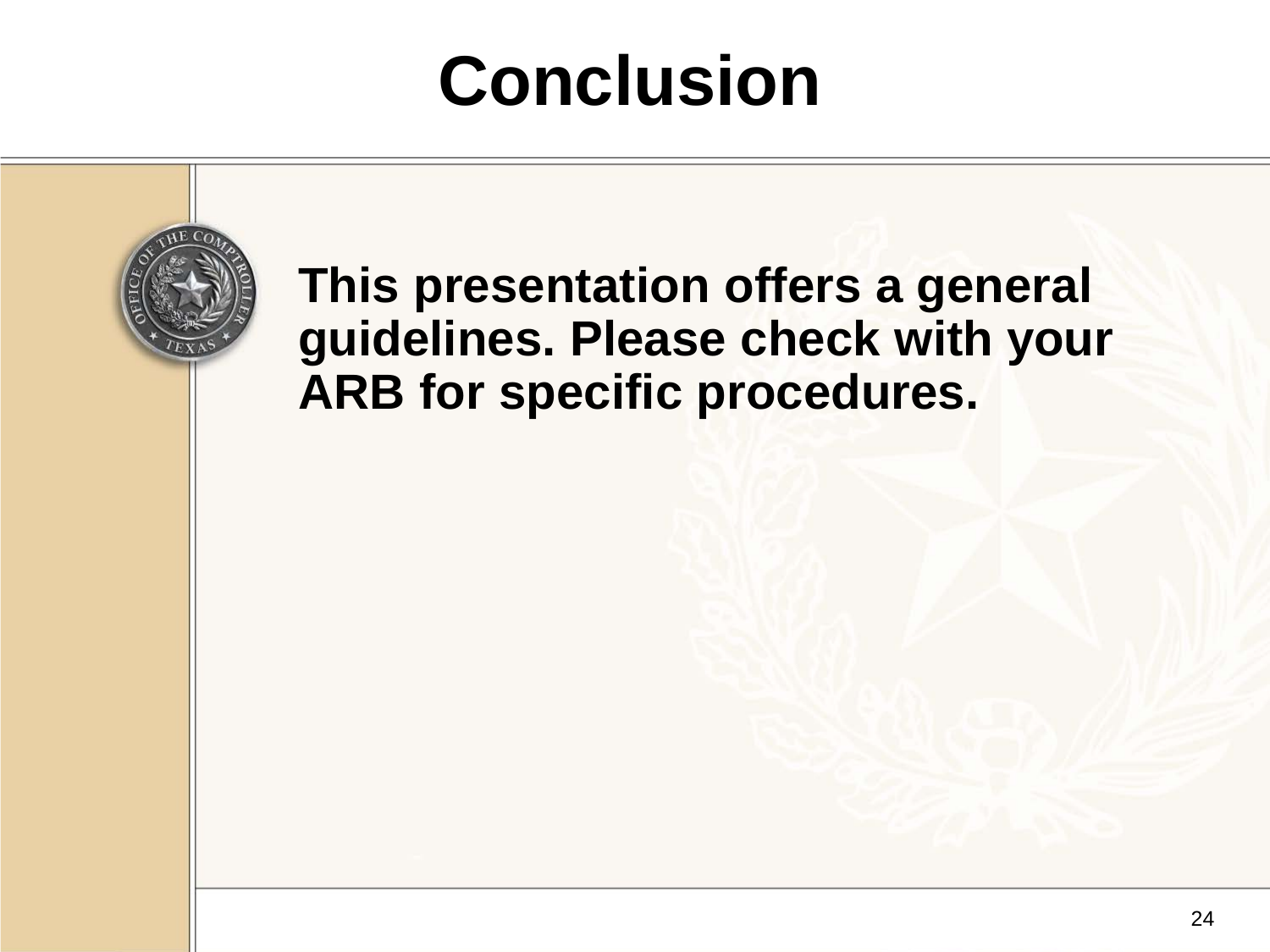## **Conclusion**

**Property Tax Assistance Division Comptroller of Public Accounts 1711 San Jacinto, 3rd Floor Austin, Texas 78701 1-800-252-9121, ext. 4-6586**

**[ptad.cpa@cpa.state.tx.us](mailto:ptad.cpa@cpa.state.tx.us)**

**[www.window.state.tx.us/taxinfo/proptax/](http://www.window.state.tx.us/taxinfo/proptax/)**

*Note: The Comptroller's office is providing technical assistance, and not offering legal advice. Interpretations of law must be made by legal counsel.*